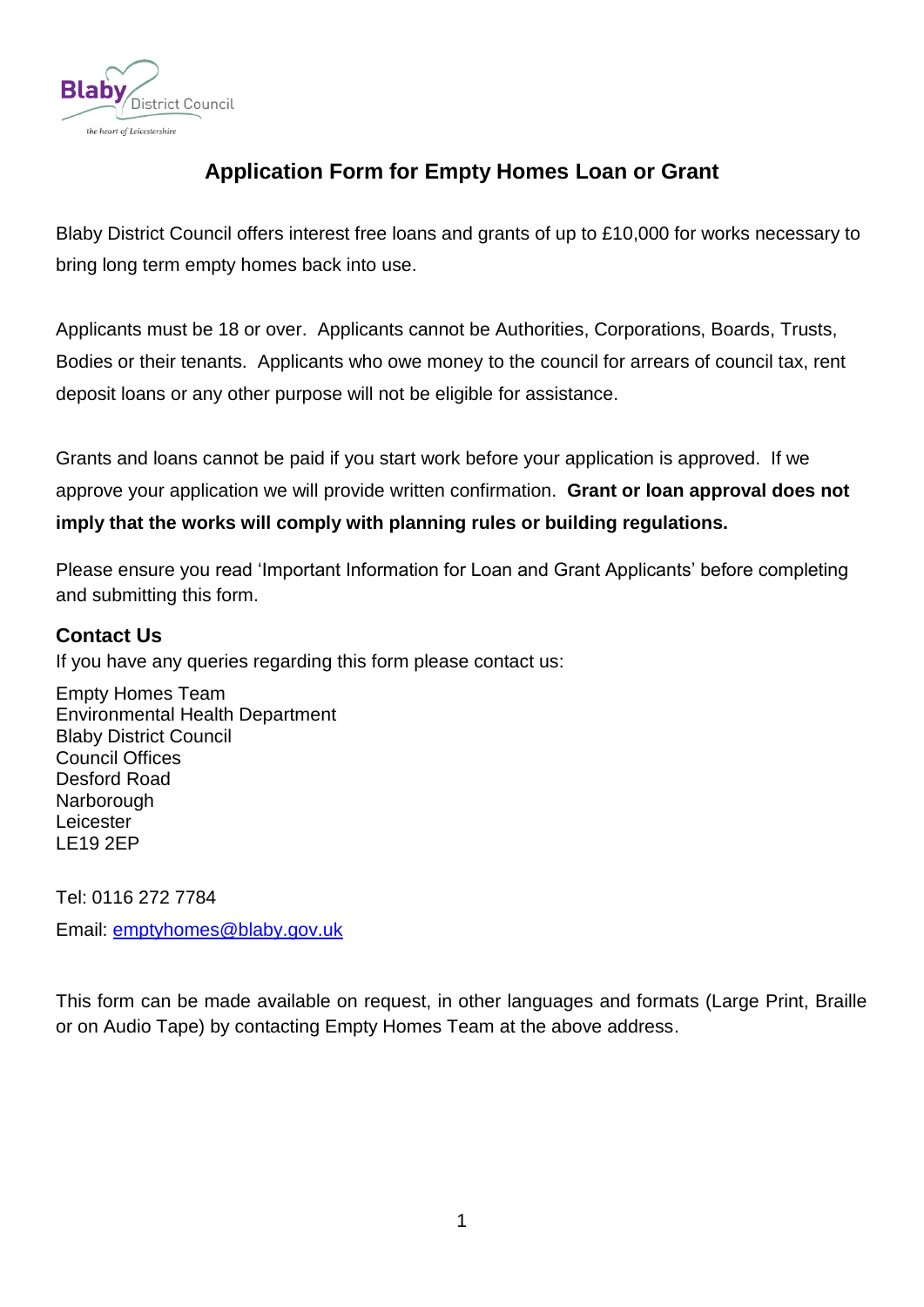| 1. Applicant Details<br>Details of person applying for loan or grant                                                                                                  |  |  |  |
|-----------------------------------------------------------------------------------------------------------------------------------------------------------------------|--|--|--|
| Title: $Mr \Box$<br>Mrs $\square$<br>Miss $\square$<br>Ms □                                                                                                           |  |  |  |
|                                                                                                                                                                       |  |  |  |
|                                                                                                                                                                       |  |  |  |
|                                                                                                                                                                       |  |  |  |
|                                                                                                                                                                       |  |  |  |
|                                                                                                                                                                       |  |  |  |
|                                                                                                                                                                       |  |  |  |
|                                                                                                                                                                       |  |  |  |
| 2. Agent Details<br>Details of person applying for loan or grant on applicant's behalf, if applicable                                                                 |  |  |  |
| Title: $Mr \Box$<br>Mrs $\square$<br>Miss $\square$<br>$Ms$ $\Box$                                                                                                    |  |  |  |
|                                                                                                                                                                       |  |  |  |
|                                                                                                                                                                       |  |  |  |
|                                                                                                                                                                       |  |  |  |
| Postcode: __________________________________<br><u> 1989 - Johann Stoff, deutscher Stoff, der Stoff, der Stoff, der Stoff, der Stoff, der Stoff, der Stoff, der S</u> |  |  |  |
|                                                                                                                                                                       |  |  |  |
|                                                                                                                                                                       |  |  |  |
|                                                                                                                                                                       |  |  |  |
| 3. Site Address<br>Address of long term empty property                                                                                                                |  |  |  |
|                                                                                                                                                                       |  |  |  |
|                                                                                                                                                                       |  |  |  |
|                                                                                                                                                                       |  |  |  |
|                                                                                                                                                                       |  |  |  |
| County:                                                                                                                                                               |  |  |  |
|                                                                                                                                                                       |  |  |  |
|                                                                                                                                                                       |  |  |  |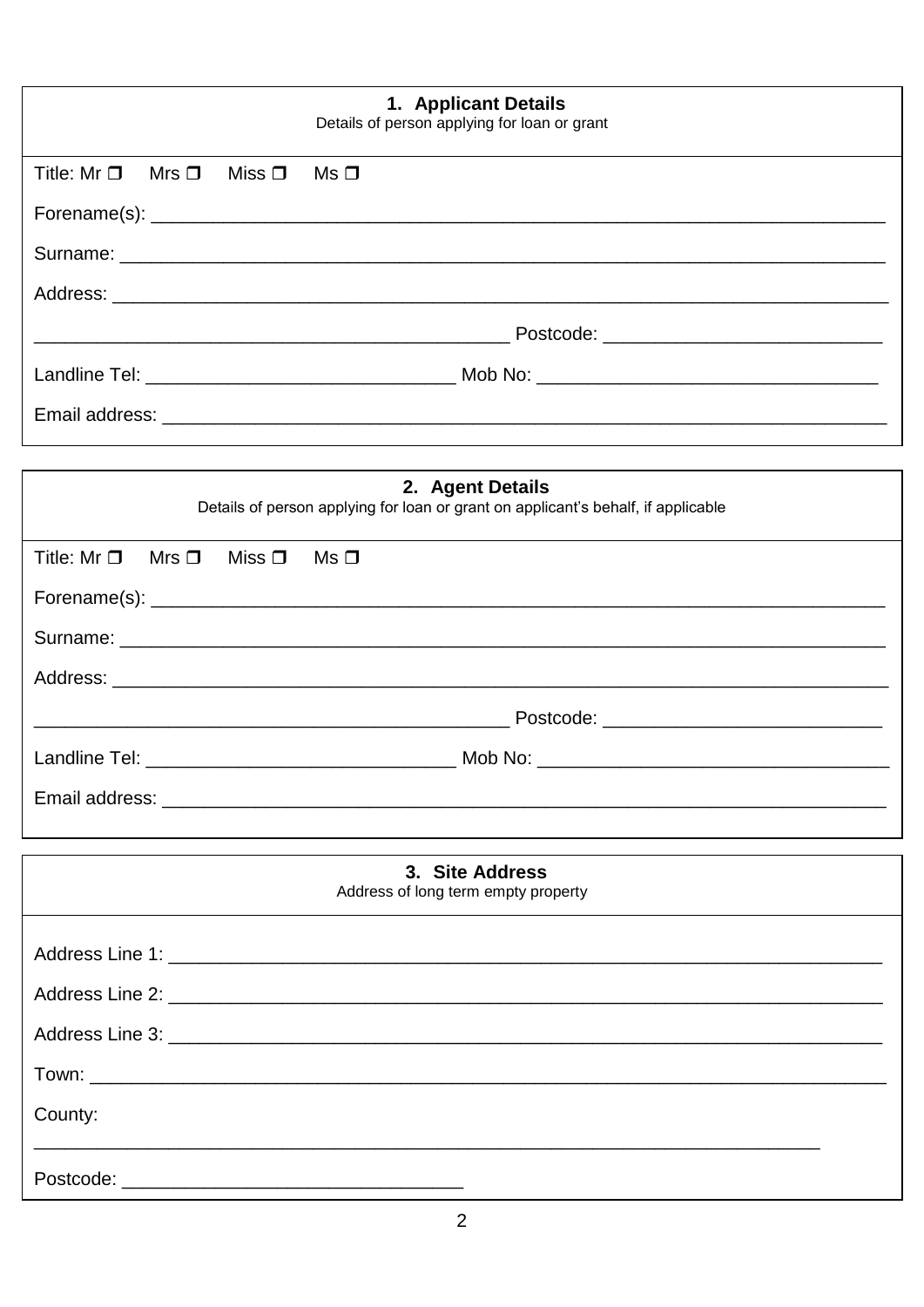| 4. Description of works<br>Please provide a brief description of the works and associated costs for each element |          |  |
|------------------------------------------------------------------------------------------------------------------|----------|--|
| <b>Description of works</b>                                                                                      | Cost     |  |
|                                                                                                                  |          |  |
|                                                                                                                  |          |  |
|                                                                                                                  |          |  |
|                                                                                                                  |          |  |
|                                                                                                                  |          |  |
|                                                                                                                  |          |  |
|                                                                                                                  |          |  |
|                                                                                                                  |          |  |
|                                                                                                                  |          |  |
|                                                                                                                  |          |  |
|                                                                                                                  |          |  |
|                                                                                                                  |          |  |
|                                                                                                                  |          |  |
|                                                                                                                  |          |  |
|                                                                                                                  |          |  |
|                                                                                                                  |          |  |
|                                                                                                                  |          |  |
|                                                                                                                  |          |  |
|                                                                                                                  |          |  |
|                                                                                                                  |          |  |
|                                                                                                                  |          |  |
|                                                                                                                  | Net: £   |  |
|                                                                                                                  |          |  |
|                                                                                                                  | VAT: £   |  |
|                                                                                                                  |          |  |
|                                                                                                                  | Total: £ |  |
|                                                                                                                  |          |  |

| 5. Contractor Details<br>Details of contractor you wish to carry out the works |  |  |  |  |
|--------------------------------------------------------------------------------|--|--|--|--|
| Title: $Mr \Box$ Mrs $\Box$ Miss $\Box$ Ms $\Box$                              |  |  |  |  |
|                                                                                |  |  |  |  |
|                                                                                |  |  |  |  |
|                                                                                |  |  |  |  |
|                                                                                |  |  |  |  |
|                                                                                |  |  |  |  |
|                                                                                |  |  |  |  |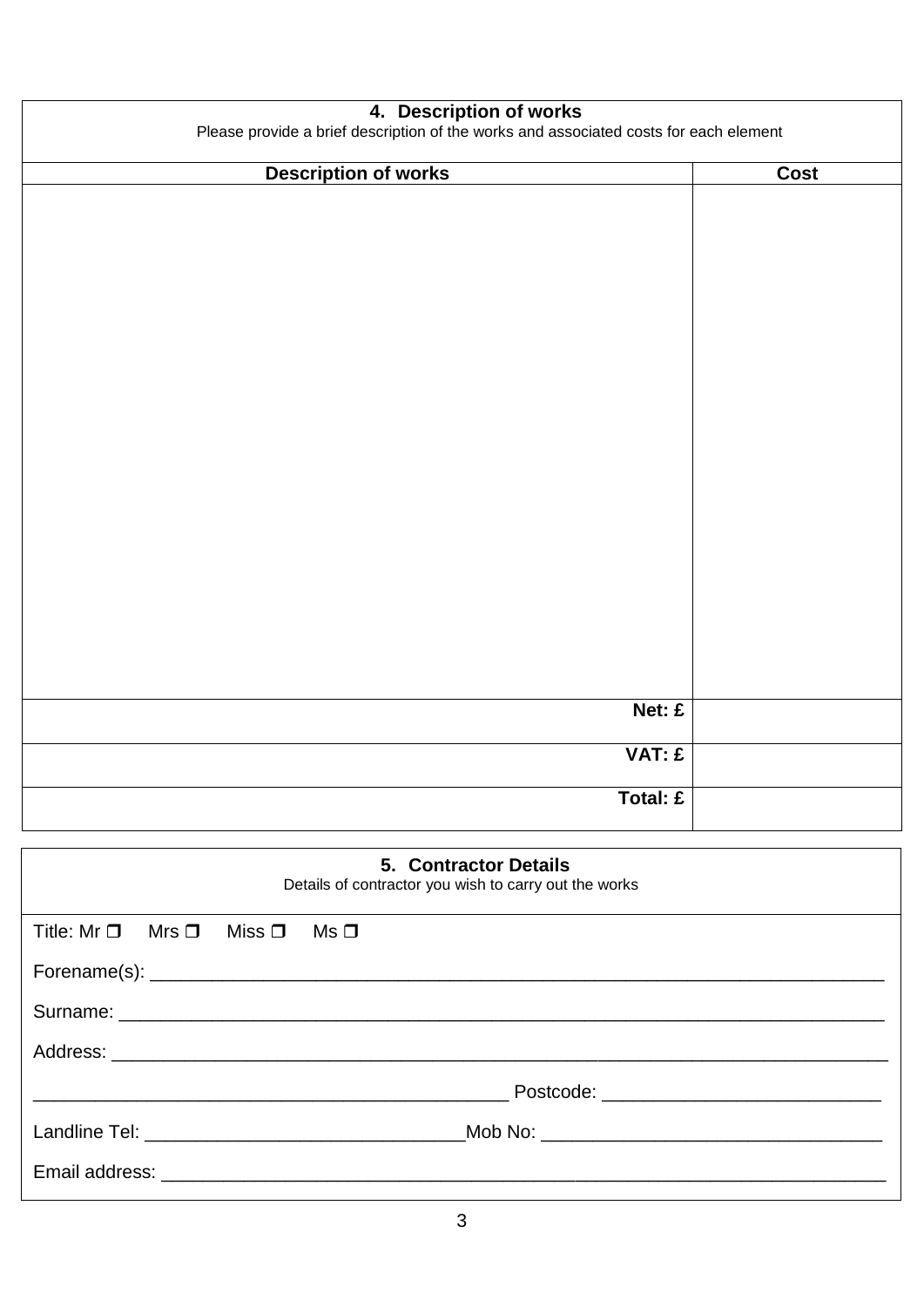## **Please ensure you enclose 2 completed schedules of work (completed fully by contractors) with your application.**

### **Applicant's Declaration**

Please read and sign the following declaration:

| I declare that, to the best of my knowledge, the information I have provided and the works<br>included on the enclosed estimate are true and completed and I have a duty or power to<br>authorise the carrying out of these works.                                                                                                    |  |  |  |
|---------------------------------------------------------------------------------------------------------------------------------------------------------------------------------------------------------------------------------------------------------------------------------------------------------------------------------------|--|--|--|
| I have read, understood and accept the terms and conditions of the loan or grant.                                                                                                                                                                                                                                                     |  |  |  |
| I understand that, if I knowingly make a false statement, I will be liable to prosecution.                                                                                                                                                                                                                                            |  |  |  |
|                                                                                                                                                                                                                                                                                                                                       |  |  |  |
|                                                                                                                                                                                                                                                                                                                                       |  |  |  |
| This Authority is under a duty to protect the public funds it administers and to this end may use the<br>information you have provided on this form within this Authority for the prevention and detection of<br>fraud. It may also share this information with other bodies administering public funds solely for<br>these purposes. |  |  |  |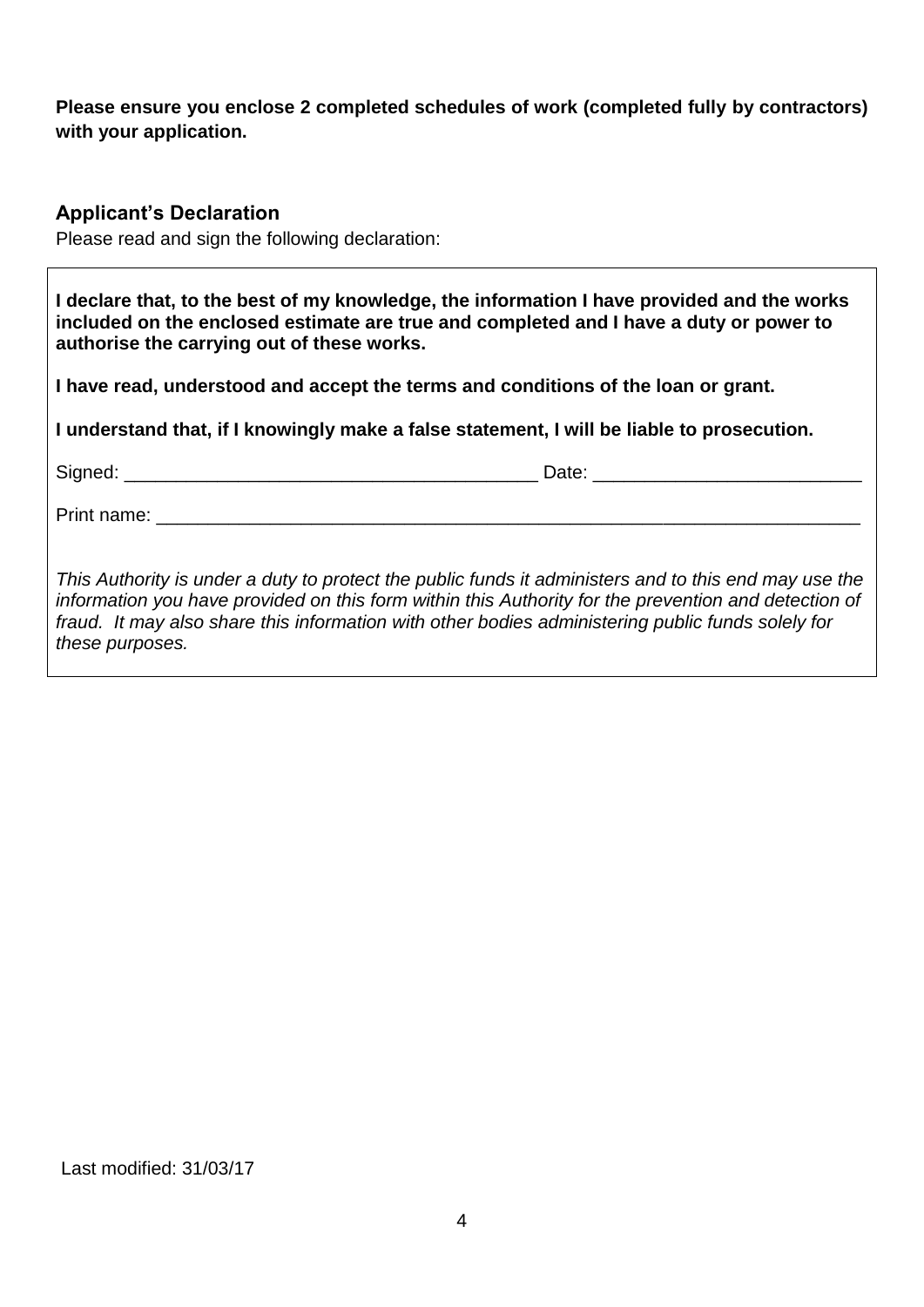### **Terms and conditions of Empty Homes Grant/Loan**

- 1. A grant/loan will only be paid on satisfactory completion of the approved works as set out in the schedule.
- 2. The maximum grant/loan payable is £10,000.
- 3. The grant is to enable an empty home to be brought back into use to provide affordable privately rented accommodation to housing applicants in Blaby District.
- 4. The owner of the empty home agrees to let the property on completion of works for a period of 2 years.
- 5. The tenancy must be for a minimum term of 6 months and at the end of that period the owner must notify the Council if the tenancy is not to be renewed. The Council retains the right to nominate a further household for the remainder of the 2 year period.
- 6. The owner agrees to Blaby District Council advertising the finished property for rent to housing applicants and undertakes to allow the Blaby District Council Housing Options Team to nominate a household from the list of those in need of housing.
- 7. The owner will not unreasonably refuse to accept such nomination. We will work in partnership and discuss potential tenants together. If there are any problems during any point, the Housing Options Team will be here to provide help and advice.
- 8. The owner agrees to let the property at the Local Housing Allowance rate in force at the time the tenancy is entered into. A schedule of the local housing allowance payable is available from the Council on request.
- 9. The Council requires the owner to provide all necessary paperwork prior to letting the property (gas safety certificate, energy performance certificate etc.). The Council is not acting as agent but can advise on tenancy agreements, deposit schemes etc.
- 10.Any extra work arising from unforeseen problems during the build may not be covered. It is the owner's responsibility to contact the grant officer in the case of unforeseen works. The grant officer will need to inspect as soon as possible and decide whether the work can be covered by the grant.
- 11.Choosing a contractor to price for the job is the decision and responsibility of the property owner. The schedules must be fully completed by the contractor and we must have 2 prices, these will be checked by the grant officer to make sure that they are reasonable. The Council will approve one of the schedules and the works to the property must be carried out in accordance with that schedule unless agreed otherwise by the Council in writing.
- 12.The work being done under the grant must be completed within a month of grant approval unless agreed otherwise by the Council in writing.
- 13.The expectation is to make the empty property ready to let as soon as possible, therefore any works needed that are not being done under the grant need completing no more than a month following the completion of the grant work.
- 14.When the grant/loan work is fully completed, payment will be made directly to the contractor once the grant officer and owner are satisfied. Any invoices should be addressed to the